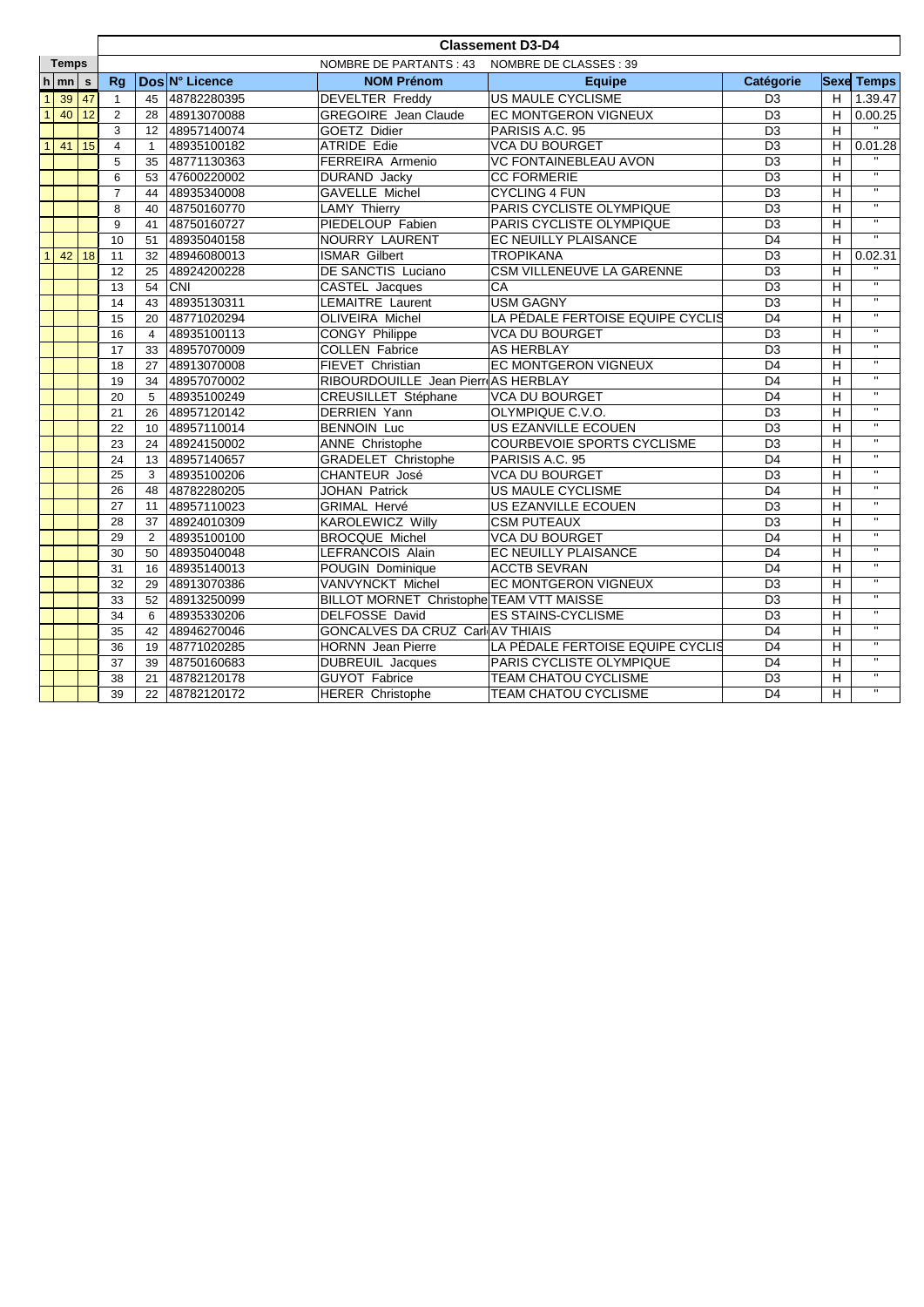| <b>CLUB</b>                             | Place 1     | <b>Place 2</b> | Place 3  |
|-----------------------------------------|-------------|----------------|----------|
| <b>1 US MAULE CYCLISME</b>              | 1           | 11             | 14       |
| <b>2 EC MONTGERON VIGNEUX</b>           | $\mathbf 2$ | 18             | 19       |
| <b>3 VCA DU BOURGET</b>                 | 4           | 16             | 20       |
| <b>4 PARIS CYCLISTE OLYMPIQUE</b>       | 8           | 9              | 37       |
| 5 PARISIS AC 95                         | 3           | 24             | 29       |
| <b>6 EC NEUILLY PLAISANCE</b>           | 10          | 30             | 31       |
| <b>7 CSM VILLENEUVE LA GARENNE</b>      | 12          | 18             | 0        |
| <b>8 ES PERSANAISE</b>                  | 10          | 22             | $\bf{0}$ |
| <b>9 VC FONTAINEBLEAU AVON</b>          | 5           | 34             | 0        |
| <b>10 US EZANVILLE ECOUEN</b>           | 22          | 27             | 0        |
| <b>11 SCA 2000 EVRY</b>                 | 5           | 42             | 0        |
| <b>LA PEDALE FERTOISE</b><br>12         | 15          | 36             | 0        |
| <b>13 C.R.4 CHEMINS/ROANNE</b>          | 9           | 0              | O        |
| <b>ARGENTEUIL VAL DE SEINE 95</b><br>14 | 40          | 0              | 0        |